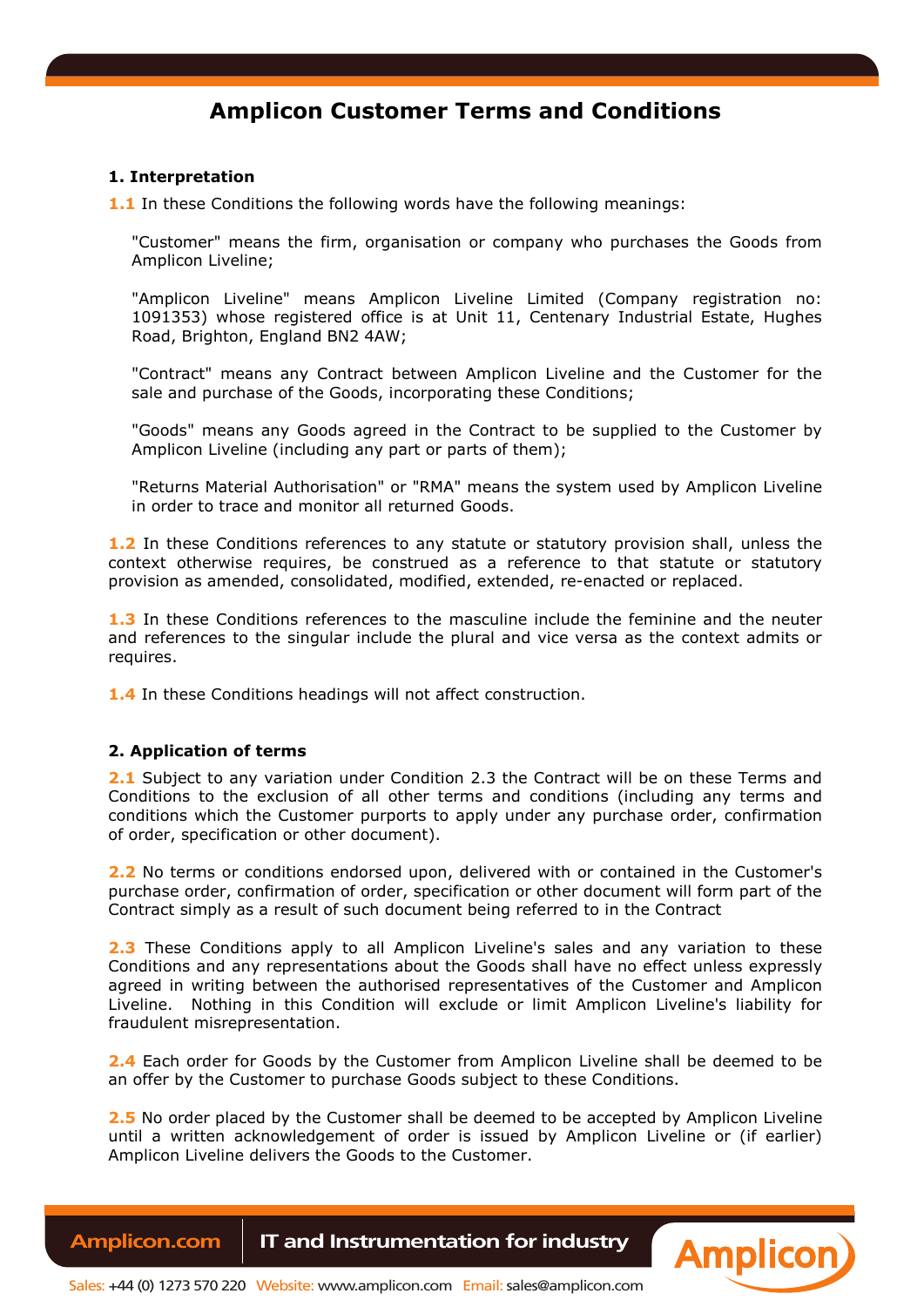**2.6** No order which has been accepted by Amplicon Liveline may be cancelled by the Customer except with the agreement in writing of Amplicon Liveline.

**2.7** Any quotation is given on the basis that no Contract will come into existence until Amplicon Liveline despatches an acknowledgement of order to the Customer. Any quotation is valid for a period of 30 days only from its date, provided that Amplicon Liveline has not previously withdrawn it.

**2.8** All transactions are business to business transactions.

# **3. Description**

**3.1** The quantity, quality and description of the Goods shall be as set out in Amplicon Liveline's quotation.

**3.2** All drawings, descriptive matter, specifications and advertising issued by Amplicon Liveline and any descriptions or illustrations contained in Amplicon Liveline's printed materials, web pages or brochures are issued or published for the sole purpose of giving an approximate idea of the Goods described in them. They will not form part of this Contract.

#### **4. Delivery**

**4.1** Any dates specified by Amplicon Liveline for delivery of the Goods are intended to be an estimate and time for delivery shall not be made of the essence by notice. If no dates are so specified, delivery will be within a reasonable time.

**4.2** Subject to the other provisions of these Conditions Amplicon Liveline will not be liable for any direct, indirect or consequential loss (all three of which terms include, without limitation, loss of profits, loss of business, depletion of goodwill and like loss), costs, damages, charges or expenses caused directly or indirectly by any delay in the delivery of the Goods (even if caused by Amplicon Liveline's negligence), nor will any delay entitle the Customer to terminate or rescind the Contract unless such delay exceeds 180 days.

**4.3** If for any reason the Customer will not accept delivery of any of the Goods when they are ready for delivery, or Amplicon Liveline is unable to deliver the Goods on time because the Customer has not provided appropriate instructions, documents, licences or authorisations:

4.3.1 risk (including for loss or damage caused by Amplicon Liveline's negligence); will pass to the Customer;

4.3.2 the Goods will be deemed to have been delivered; and

4.3.3 Amplicon Liveline may store the Goods until delivery whereupon the Customer will be liable for all related costs and expenses (including, without limitation, storage and insurance).

#### **5. Non-delivery**

**5.1** Any liability of Amplicon Liveline for non-delivery of the Goods shall be limited to replacing the Goods within a reasonable time or issuing a credit note at the pro rata Contract rate against any invoice raised for such Goods.

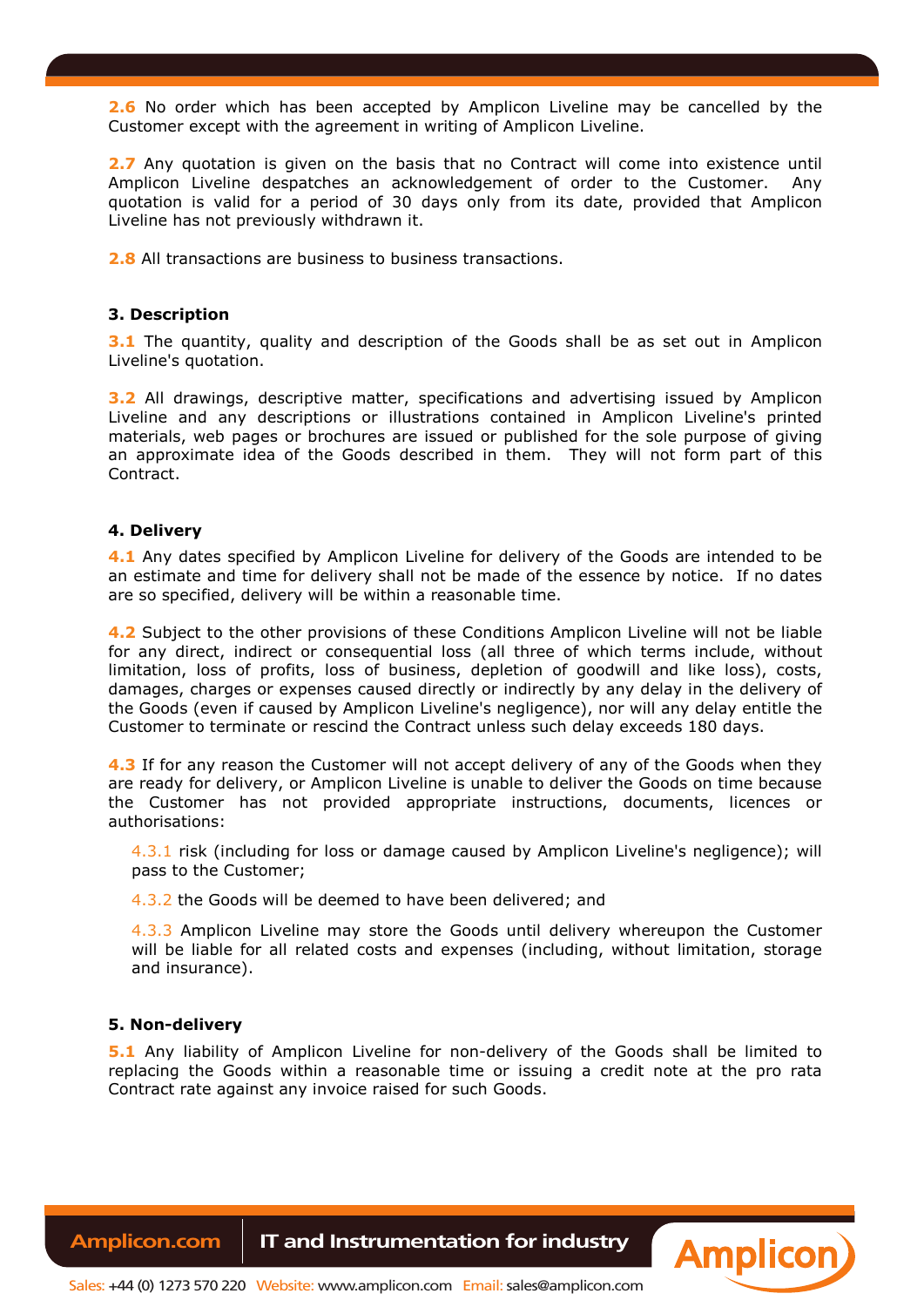#### **6. Risk/Title**

**6.1** The Goods are at the risk of the Customer from the time of receipt.

**6.2** Ownership of the Goods shall not pass to the Customer until Amplicon Liveline has received in full (in cash or cleared funds) all sums due to it in respect of:

6.2.1 the Goods; and

6.2.2 all other sums which are or which will become due to Amplicon Liveline from the Customer on any account.

**6.3** Until ownership of the Goods has passed to the Customer, the Customer must:

6.3.1 hold the Goods on a fiduciary basis as Amplicon Liveline's bailee;

6.3.2 store the Goods (at no cost to Amplicon Liveline) separately from all other Goods of the Customer or any third party in such a way that they remain readily identifiable as Amplicon Liveline's property;

6.3.3 not destroy, deface or obscure any identifying mark or packaging on or relating to the Goods;

6.3.4 maintain the Goods in satisfactory condition and keep them insured on Amplicon Liveline's behalf for their full price against all risks to the reasonable satisfaction of Amplicon Liveline. On request the Customer shall produce the policy of insurance to Amplicon Liveline.

**6.4** The Customer may resell the Goods before ownership has passed to it solely on the following conditions:

6.4.1 any sale shall be effected in the ordinary course of the Customer's business at full market value; and

6.4.2 any such sale shall be a sale of Amplicon Liveline's property on the Customer's own behalf and the Customer shall deal as principle when making such a sale.

**6.5** Without limiting any other right or remedy available to it, Amplicon Liveline may cancel the Contract or suspend any further deliveries under the Contract without any liability to the Customer, and if the Goods have been delivered but not paid for the payment shall become immediately due and payable notwithstanding any previous agreement or arrangement to the contrary, if:

6.5.1 The Customer makes a voluntary arrangement with its creditors or (being an individual or firm) becomes bankrupt or (being a company) becomes subject to an administration order or goes into liquidation (otherwise than for the purposes of amalgamation or reconstruction); or

6.5.2 An encumbrancer takes possession, or a receiver is appointed, of any of the property or assets of the Customer; or

6.5.3 The Customer ceases, or threatens to cease, to carry on in business; or

6.5.4 Amplicon Liveline reasonably apprehends that any of the events mentioned above is about to occur in relation to the Customer and notifies the Customer accordingly.

**6.6** Amplicon Liveline shall be entitled to recover payment for the Goods notwithstanding that ownership of any of the Goods has not passed from Amplicon Liveline.

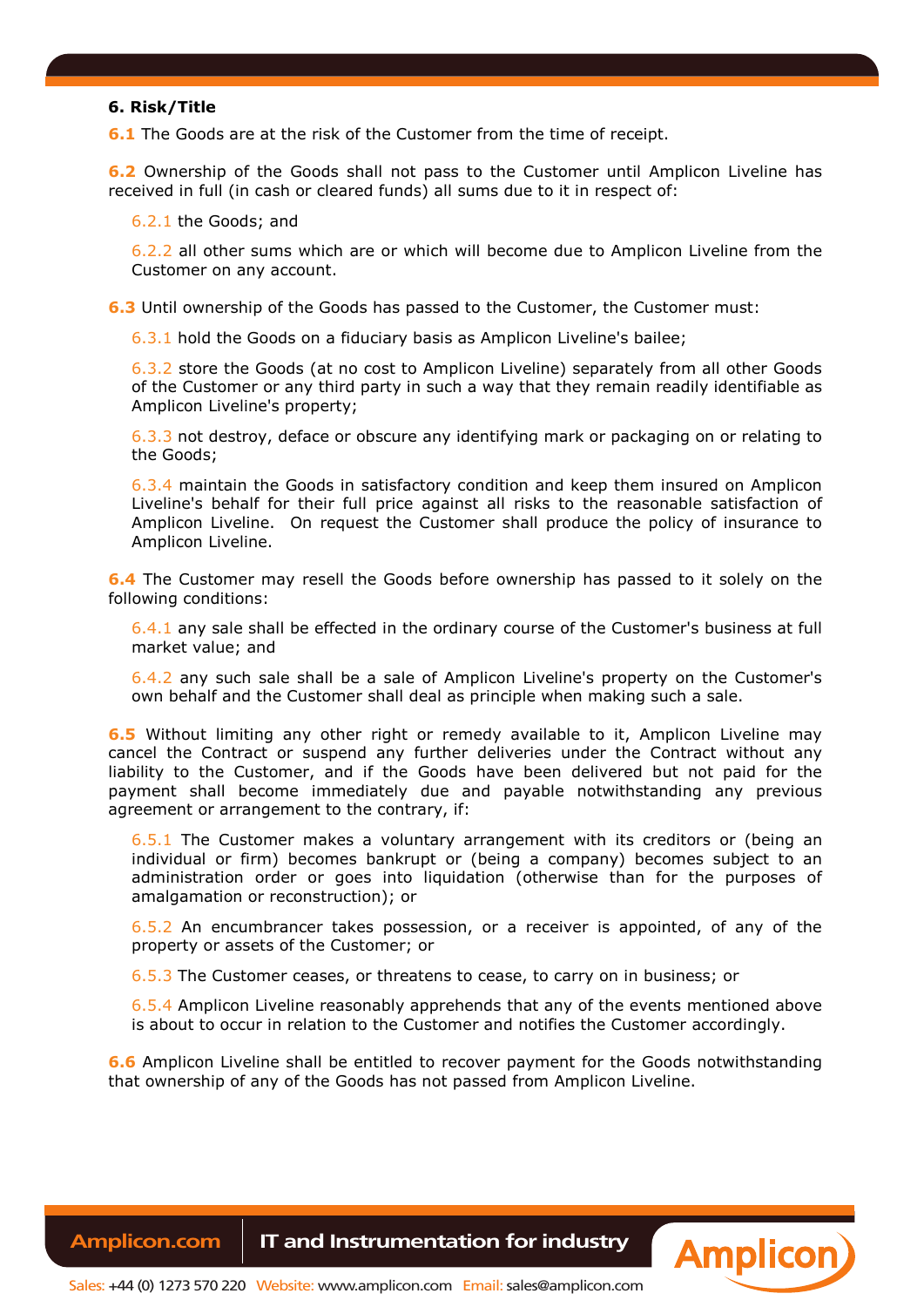**6.7** Until such time as the ownership in the Goods passes to the Customer (and provided the Goods are still in existence and have not been resold), Amplicon Liveline may at any time require the Customer to deliver up the Goods to Amplicon Liveline, at the Customer's expense, and if the Customer fails to do so forthwith, enter any premises of the Customer or any third party where the Goods are stored and repossess the Goods.

# **7. Price**

**7.1** Unless otherwise agreed by Amplicon Liveline in writing the price for the Goods shall be the price quoted by Amplicon Liveline. Where no price is quoted the price shall be the price set out in Amplicon Liveline's price list published on the date of acceptance of the Customer's order.

**7.2** Amplicon Liveline reserves the right, by giving written notice to the Customer at any time before delivery, to increase the price of the Goods to reflect any increase in the cost to Amplicon Liveline which is due to any factor beyond the control of Amplicon Liveline (such as, without limitation, any foreign exchange fluctuation, currency regulation, alteration of duties, significant increase in the costs of labour, materials or other costs of manufacture), any change in delivery dates, quantities or specifications for the Goods which is requested by the Customer, or any delay caused by any instruction of the Customer or failure of the Customer to give Amplicon Liveline adequate information or instructions.

**7.3** The price of the Goods shall be exclusive of any value added tax and all costs or charges in relation to loading, unloading, carriage and insurance all of which amounts the Customer will pay in addition when it is due to pay for the Goods.

**7.4** For scheduled orders, Amplicon reserves the right to charge the Customer further amounts if the price of the supplies increases before the end of that period.

# **8. Payment**

**8.1** Time for payment shall be of the essence.

**8.2** Amplicon reserves the right to charge late paying Customer in accordance with the provisions of Late Payment of Commercial Debts (Interest) Act 1998 and its subsequent amendments.

**8.3** No payment shall be deemed to have been received until Amplicon Liveline has received cleared funds.

**8.4** The Customer shall make all payments due under the Contract without any deduction whether by way of set-off, counterclaim, discount, abatement or otherwise unless the Customer has a valid court order requiring an amount equal to such deduction to be paid by Amplicon Liveline to the Customer.

**8.5** All payments payable to Amplicon Liveline under the Contract shall become due immediately upon termination of this Contract despite any other provision.

**8.6** Customer's choice of payment methods is as follows:

- BACS payment into Customer's credit account, 30 days from date of invoice.
- Credit/ debit card payment at time of order.
- BACS payment of proforma invoice (no action will be taken by Amplicon to procure Goods for the Customer until this payment is cleared).

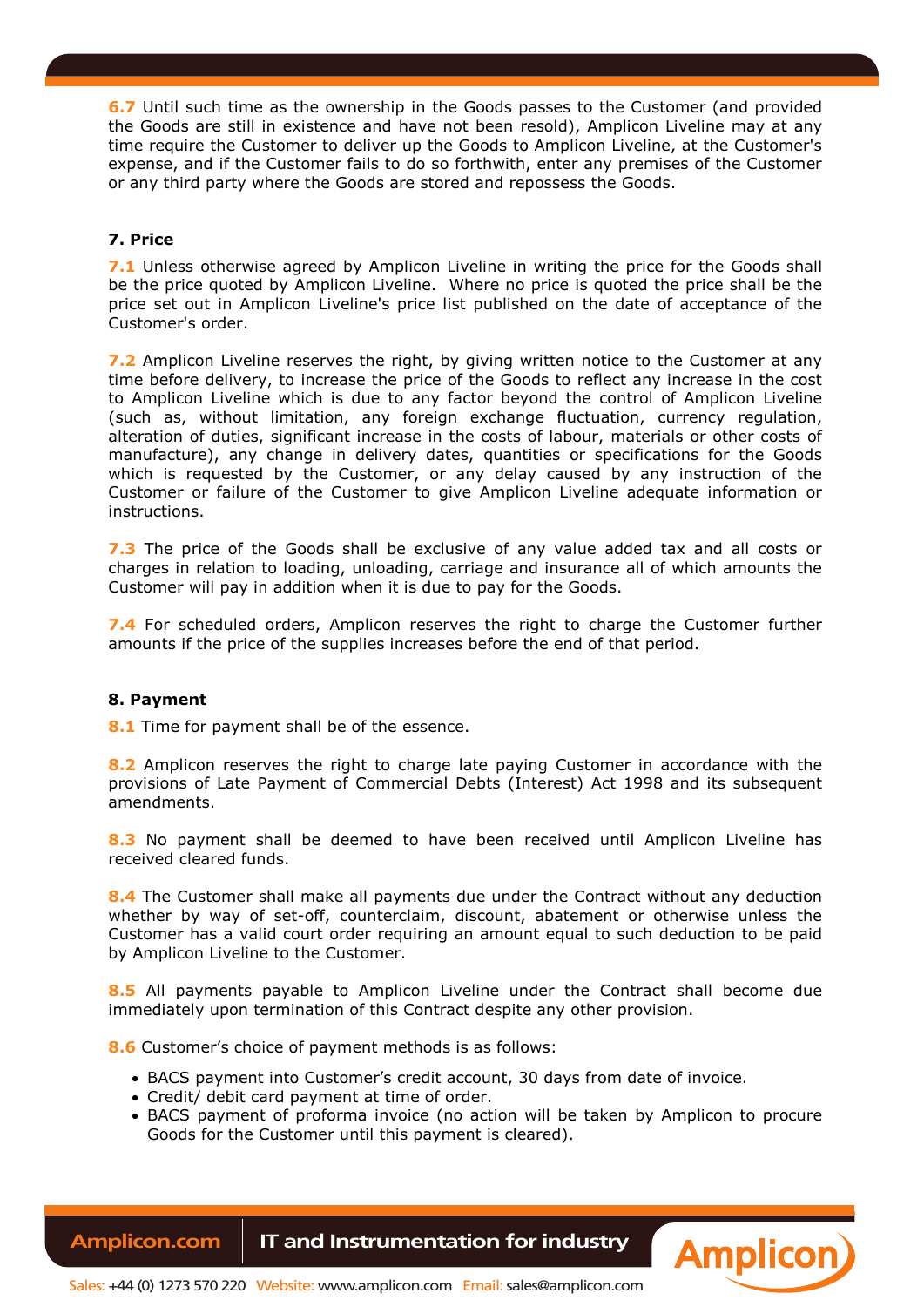**8.7** Where payment is made by credit card, the credit card is debited when the order is placed, not on despatch of Goods.

**8.8** A charge of 3% of invoice amount will be made by Amplicon Liveline should the Customer decide to make a credit card payment for Goods already despatched.

**8.9** For web orders, a charge of 3.8% of total amount will be made by Amplicon Liveline should the customer choose to pay by any credit card issued by American Express. This total amount includes VAT and carriage.

**8.10** For non-web orders, a charge of 4.5% of the net total amount will be made by Amplicon Liveline should the customer choose to pay by any credit card issued by American Express.

# **9. Communications**

**9.1** All communications about this Contract must be in writing and sent to:

9.1.1 Amplicon Liveline's registered office or such changed address as shall be notified to the Customer by Amplicon Liveline;

9.1.2 The Customer's registered office or to any address of the Customer set out in any document which forms part of this Contract or such other address as shall be notified to Amplicon Liveline by the Customer.

## **10. Quality**

**10.1** Amplicon Liveline warrants that (subject to the provisions of these Conditions) upon despatch from Amplicon, and for a period of 12 months unless otherwise stated from the date of despatch from Amplicon, the Goods will be free from defects in material and workmanship.

**10.2** Amplicon Liveline shall not be liable for a breach of the warranty in Condition 10.1 unless:

10.2.1 the Customer gives written notice of the defect or failure to fulfil contract requirements to Amplicon Liveline within 5 working days from the date of receipt or (where the defect was not apparent on reasonable inspection) within a reasonable time after receipt of the defect or failure and;

10.2.2 Amplicon Liveline is given a reasonable opportunity after receiving the notice of examining such Goods and the Customer (if asked to do so by Amplicon Liveline) returns such Goods to Amplicon for the examination to take place.

10.3 Amplicon Liveline shall not be liable for a breach of the warranty in Condition 10.1 if:

10.3.1 the Customer makes any further use of such Goods after giving such notice or;

10.3.2 the defect arises from fair wear and tear, wilful damage, negligence, abnormal working conditions, failure to follow proper handling and packaging precautions or failure to follow Amplicon Liveline's verbal or written instructions as to the storage, installation, commissioning, use or maintenance of the Goods or (if there are none) good trade practice or;

10.3.3 the Customer alters or repairs such Goods without the written consent of Amplicon Liveline.

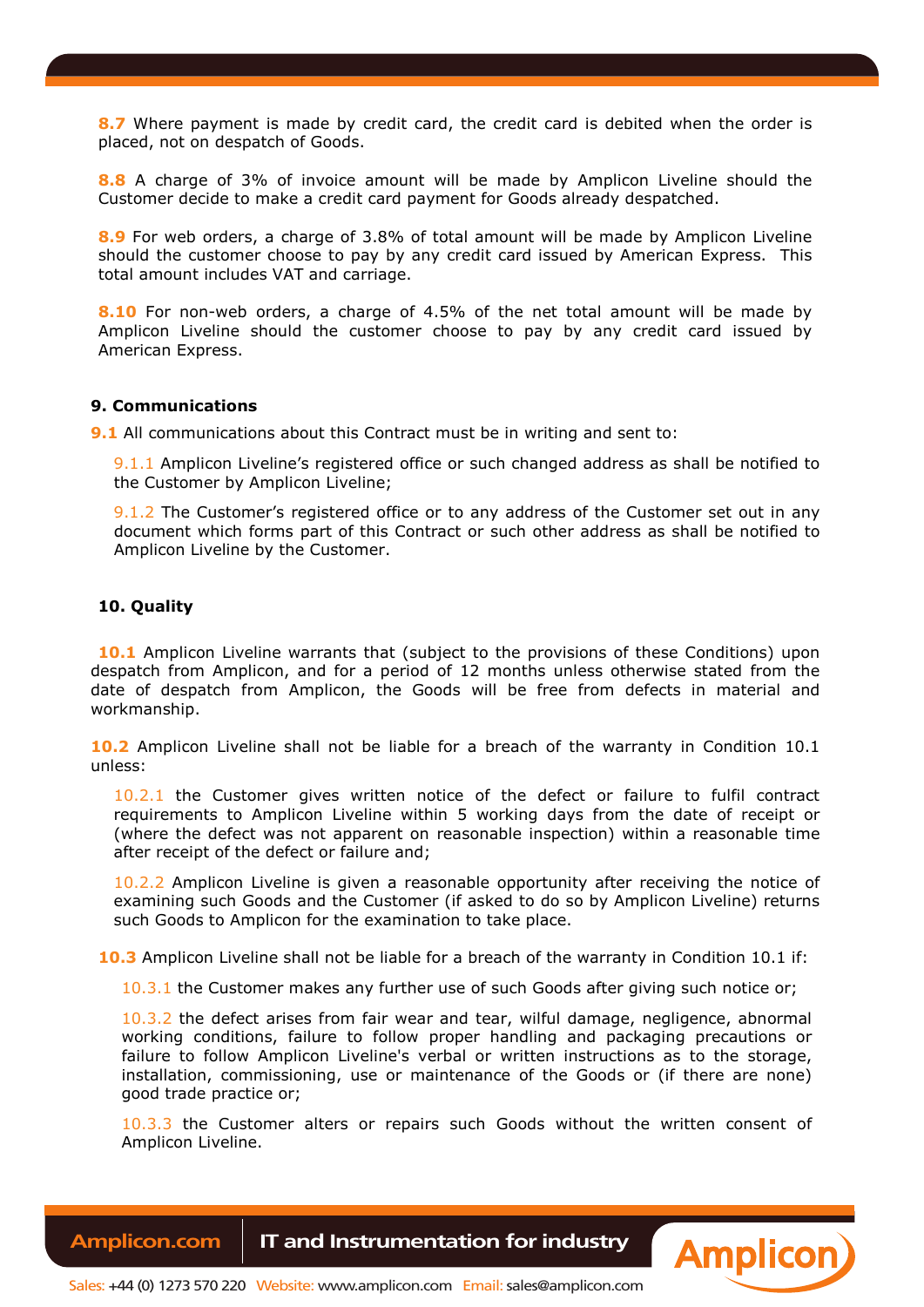**10.4** Subject to Conditions 10.2 and 10.3, if any of the Goods fail under the warranty in Condition 10.1 Amplicon Liveline shall at its option repair or replace such Goods (or the defective part) or refund the price of such Goods at the pro rata Contract rate provided that, if Amplicon Liveline so requests, the Customer shall return the Goods or the part of such Goods which is defective to Amplicon Liveline. Any repair or replacement under these conditions will be warranted for the portion of the warranty period not expired and may result in an equivalent or higher specification product being given to the Customer.

**10.5** If Amplicon Liveline complies with Condition 10.4 it shall have no further liability for a breach of the warranty in Condition 10.1 in respect of such Goods.

**10.6** Dimensions and other physical characteristics of the Goods are subject to normal industry tolerances.

**10.7** Unless specified in writing, goods are not designed, intended or authorised for use in life support, life sustaining, nuclear, military, or other applications in which the failure of such goods could reasonably be expected to result in injury, loss of life or catastrophic property damage. The customer acknowledges that such use is at the Customer's sole risk and holds Amplicon harmless from and against any claim or damage arising.

**10.8** Whilst Amplicon Liveline takes all reasonable care to ensure that supplied computer systems meet customers requirements, no responsibility is accepted for unforeseen software, firmware or hardware compatibility problems. If such problems arise, Amplicon may choose to offer a limited level of support on a discretionary basis. The offering of such support is solely a goodwill gesture and does not imply liability.

# **11. Returns**

**11.1** Unless condition 10 applies, returns are at the discretion of Amplicon Liveline and we reserve the right to charge a 15% restocking fee subject to a minimum of £50.

**11.2** If the Goods to be returned consist of software, whether in the form of a compact disc, floppy disc, tape, DVD or similar means of storage, the packaging containing the software must not have been opened at any time. If it has been opened the Customer is not permitted to return it unless Condition 10 applies.

11.3 The Customer agrees to take responsibility for all obligations imposed by the WEEE Directive and undertakes to fulfil these obligations in their entirety. This includes the obligation to dispose of WEEE at an Approved Authorised Treatment Facility as per the WEEE regulations, and passing the treatment evidence notes back to Amplicon Liveline.

# **12. Returns Material Authorisation**

12.1 In order to process returned Goods, Amplicon Liveline uses an RMA system. Before returning Goods for any reason, which will be done at the Customer's expense, the Customer should contact Amplicon Liveline to request an RMA number. The Customer must give the reason for the return of the Goods, and if the Goods are still under warranty, provide the original invoice number and date of purchase.

**12.2** When returning Goods, the Customer will ensure that they are suitably packed, taking into account electrostatic discharge precautions if appropriate, and that the packaging is marked with the RMA number. The Customer must not write the RMA number on the Goods.

**12.3** Amplicon Liveline may refuse returned Goods and return them directly to the Customer, if they arrive without an RMA number.

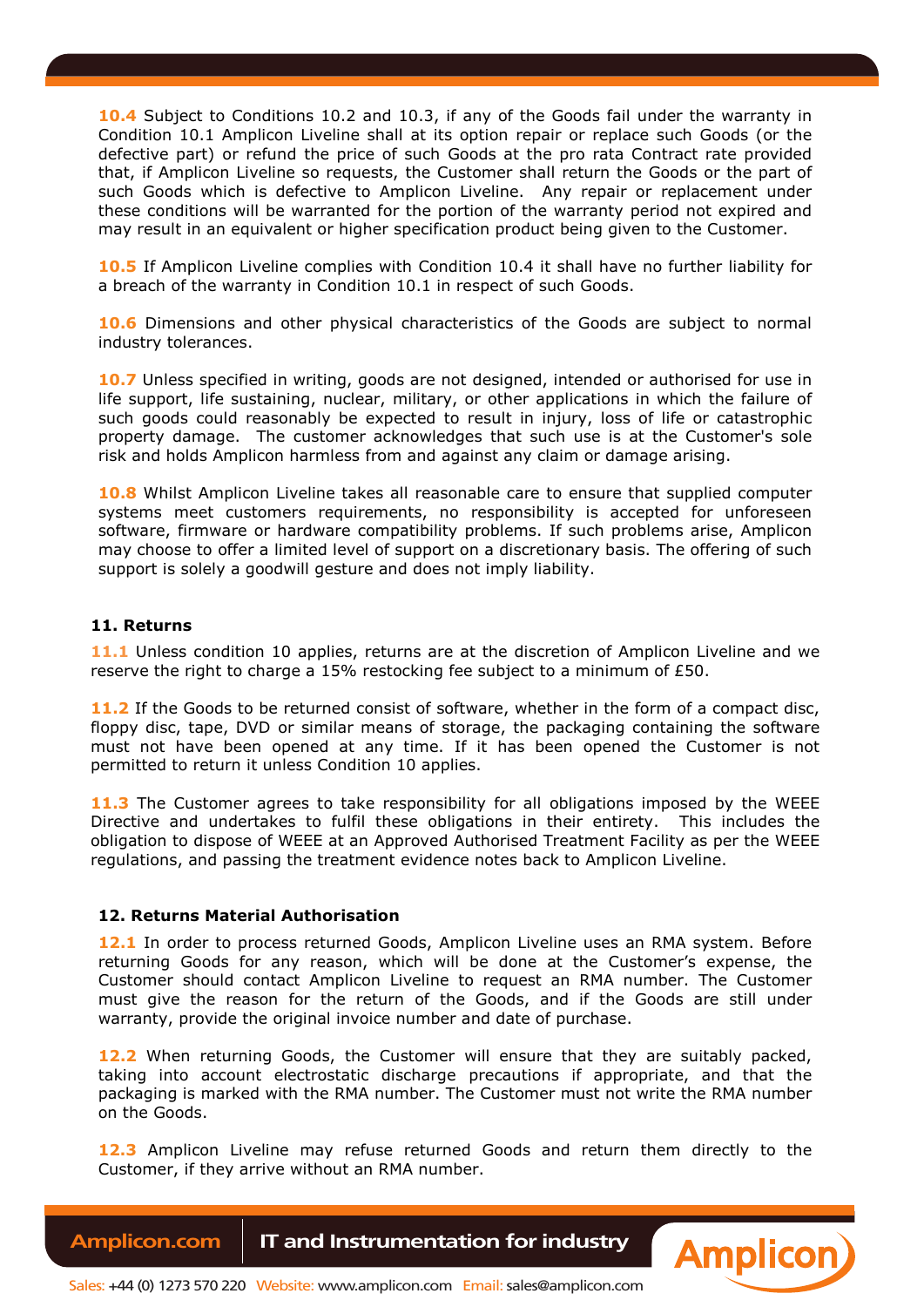**12.4** If Amplicon Liveline needs to return an RMA to a customer outside the UK, the Customer will bear the carriage costs in all instances and regardless of RMA reason.

#### **13. Evaluations**

**13.1** In the event that a Customer decides not to buy the Goods and unless an alternative arrangement has been agreed in writing before the despatch of the Goods, any Goods sent for a trial period of evaluation to a Customer by Amplicon Liveline, must be returned to Amplicon Liveline together will all accessories, packaging and manuals, taking into account electrostatic discharge precautions if appropriate, within 5 working days of the Amplicon Liveline despatch date.

**13.2** Goods returned outside the agreed deadline for returns may be not be accepted, or may incur a 15% restocking charge subject to a minimum of £50, at the sole discretion of Amplicon Liveline.

**13.3** Amplicon Liveline will credit to the Customer the value of the returned Goods, subject to the deduction of any costs incurred in sending the Goods to the Customer, and bringing the Goods to a re-stockable condition.

13.4 The RMA procedure must be followed when returning any Goods.

#### **14. Repairs**

14.1 If any Goods require repairs, they must be returned using the RMA procedure set out in Condition 12. Details of any faults and details of any repairs that are required must be enclosed with the Goods.

**14.2** No charges for repairs will be incurred where the Goods are under warranty and the terms of Condition 10 have not been breached. However we reserve the right to charge a fee when no fault is found and to take ownership of products to cover our repair or no fault found costs.

**14.3** Repairs carried out, outside of warranty carry a 3 month warranty.

### **15. Intellectual property**

**15.1** The Customer warrants that any design or instruction furnished or given by the Customer will not be such as will cause Amplicon Liveline to infringe any patents, registered design, trade mark or copyright or other industrial or intellectual property rights in the execution of the Contract.

**15.2** Reproduction of any part of Amplicon Liveline's printed material, or web site, without the written consent of Amplicon Liveline is strictly prohibited.

**15.3** The Customer indemnifies any claim caused by the use of Products or software in conjunction with anything not supplied by Amplicon Liveline and agrees to comply with the licence conditions for any software supplied.

**15.4** Amplicon Liveline shall retain ownership of all confidential information and intellectual property it had prior to the Customer's enquiry. All new intellectual property conceived or created by Amplicon Liveline in the performance of this contract, whether alone or with any contribution from the customer, shall be owned exclusively by Amplicon Liveline. Customer agrees to deliver any documentation necessary to achieve this result.

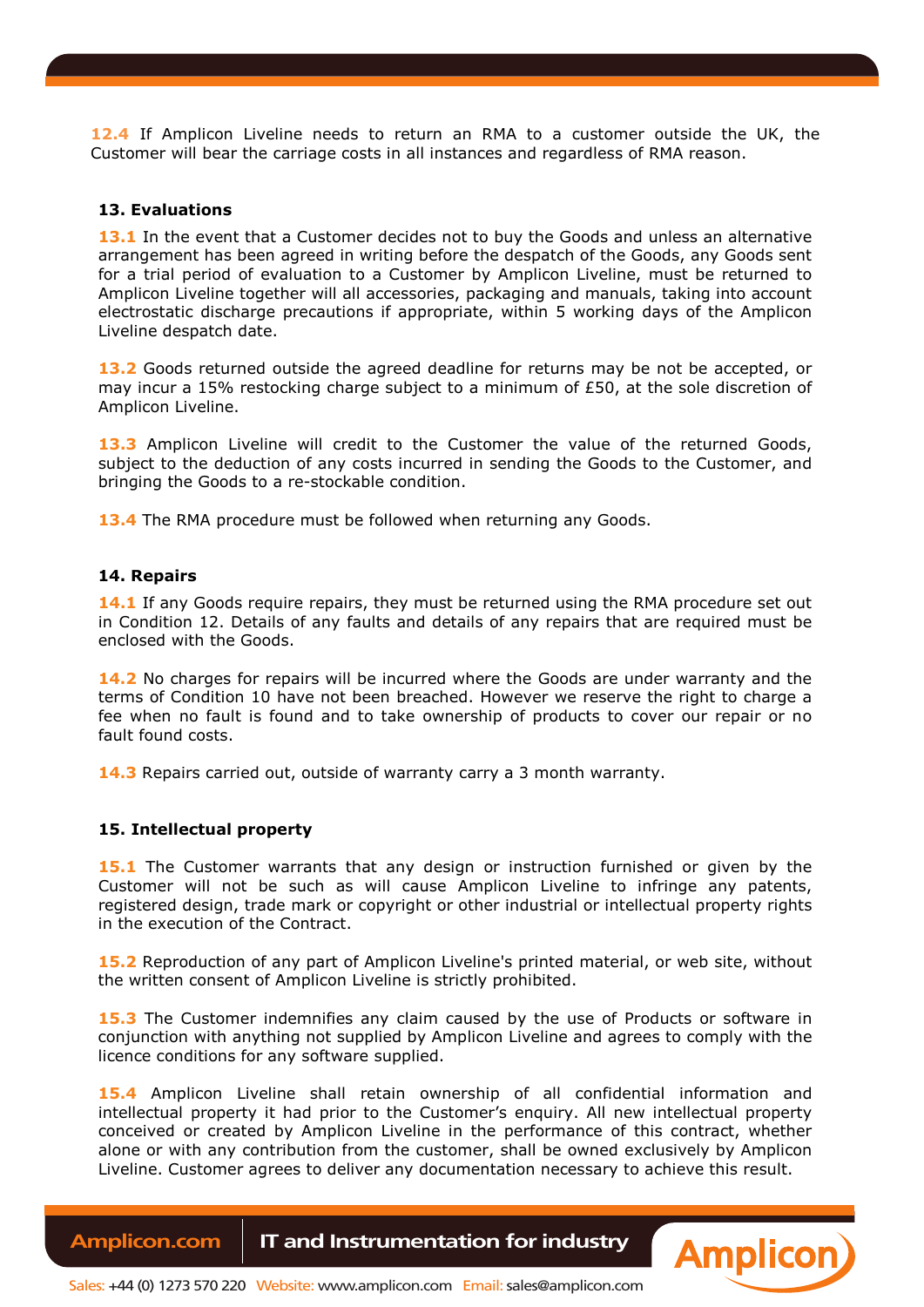# **16. Limitation of liability**

**16.1** Subject to Condition 10, the following provisions set out the entire financial liability of Amplicon Liveline (including any liability for the acts or omissions of its employees, agents and sub-Contractors) to the Customer in respect of:

16.1.1 any breach of these Conditions; and

16.1.2 any representation, statement or tortuous act or omission including negligence arising under or in connection with the Contract.

**16.2** Nothing in these Conditions excludes or limits the liability of Amplicon Liveline for death or personal injury caused by Amplicon Liveline's negligence or fraudulent misrepresentation.

16.3 Subject to Condition 16.2:

16.3.1 Amplicon Liveline's total liability in Contract, tort (including negligence or breach of statutory duty), misrepresentation, restitution or otherwise, arising in connection with the performance or contemplated performance of this Contract shall be limited to the Contract price; and

16.3.2 Amplicon Liveline shall not be liable to the Customer for any indirect or consequential loss or damage (whether for loss of profit, loss of business, depletion of goodwill or otherwise), costs, expenses or other claims for consequential compensation whatsoever (howsoever caused) which arise out of or in connection with the Contract.

16.3.3 The Customer indemnifies Amplicon for any claim which arises due to the Customer's own actions of which Amplicon had no knowledge prior to order placement.

#### **17. Minimum order value**

**17.1** Amplicon reserves the right to impose a minimum order value at its discretion.

#### **18. Assignment**

18.1 The Customer shall not be entitled to assign the Contract or any part of it without the prior written consent of Amplicon Liveline.

**18.2** Amplicon Liveline may assign the Contract or any part of it to any person, firm or company.

#### **19. General**

**19.1** Each right or remedy of Amplicon Liveline under the Contract is without prejudice to any other right or remedy of Amplicon Liveline whether under the Contract or not.

**19.2** If any provision of the Contract is found by any court, tribunal or administrative body of competent jurisdiction to be wholly or partly illegal, invalid, void, voidable, unenforceable or unreasonable it shall to the extent of such illegality, invalidity, voidness, voidability, unenforceability or unreasonableness be deemed severable and the remaining provisions of the Contract and the remainder of the such provision shall continue in full force and effect.

**19.3** Failure or delay by Amplicon Liveline in enforcing or partially enforcing any provision of the Contract will not be considered as a waiver of any of its rights under the Contract.

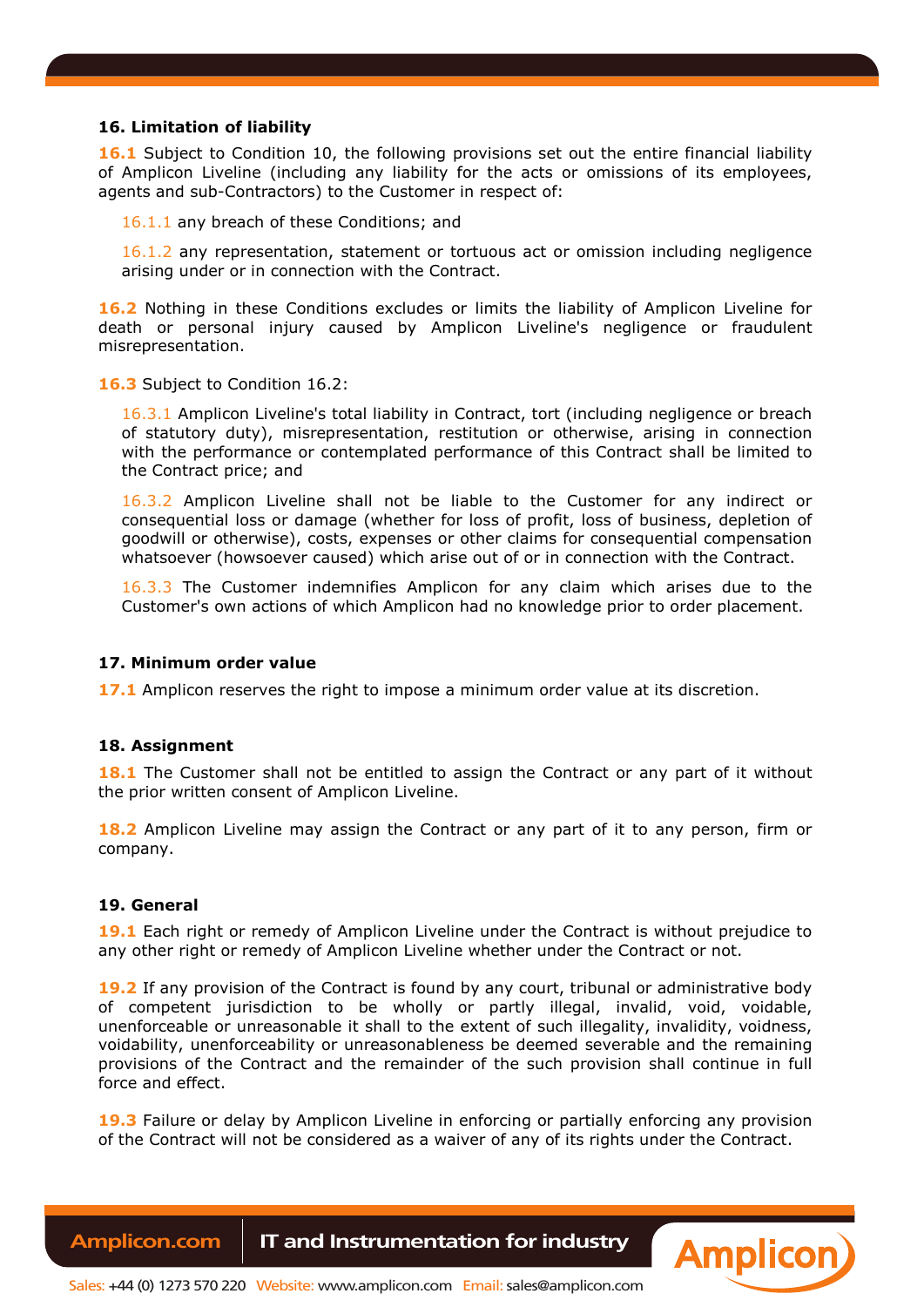**19.4** Any waiver by Amplicon Liveline of any breach of, or any default under, any provision of the Contract by the Customer will not be deemed a waiver of any subsequent breach of default and will in no way affect the other terms of the Contract

**19.5** The parties to this Contract do not intend that any terms of this Contract will be enforceable by virtue of the Contracts (Rights of Third Parties) Act 1999 by any person that is not a party to it.

**19.6** The formation, existence, construction, performance, validity and all aspects of the Contract shall be governed by English law and the parties submit to the exclusive jurisdiction of the English Courts.

19.7 Network connectivity via SIM cards is provided through other parties independent of Amplicon and their terms and conditions will apply at all times.

**19.8** The Customer is responsible for ensuring that goods are exported in accordance with applicable laws and regulations.

**19.9** Upon payment by Customer of the appropriate charge, Amplicon Liveline will provide in writing such export information as is available at time of Order. This information is specific to the actual Products sold on that Order. The Customer can make no assumptions regarding the export status of other Products, similar Products, or the same Products sold under a different Order. The Customer can make no assumptions regarding export status where, for whatever reason, no written information has been given by Amplicon Liveline. Amplicon Liveline is not liable for the absence or delay of export information and the Customer can make no assumptions regarding export status of products where information provision is absent or delayed.

**19.10** All quotations are provided on E&OE basis.

# **20. Call recording**

Calls to any number published by Amplicon Liveline may be recorded or monitored for the purposes of security and Customer care training.

#### **21. Technical support**

**21.1** These Terms and Conditions shall apply to all tech support services provided by Amplicon Liveline or any of its associated or subsidiary companies and are in addition to our main Terms and Conditions.

**21.2** Technical support is not provided, or continued, for customers who are overdue with their payments during the period in which they are overdue.

**21.3** Only products purchased from Amplicon are supported and proof of purchase and product serial number may be required before support can commence.

**21.4** No technical support will be provided to a party who has not purchased the goods directly from Amplicon.

**21.5** Technical support is not provided for Customer-specific application (this includes support required for research projects or similar) or compatibility with products not purchased from Amplicon.

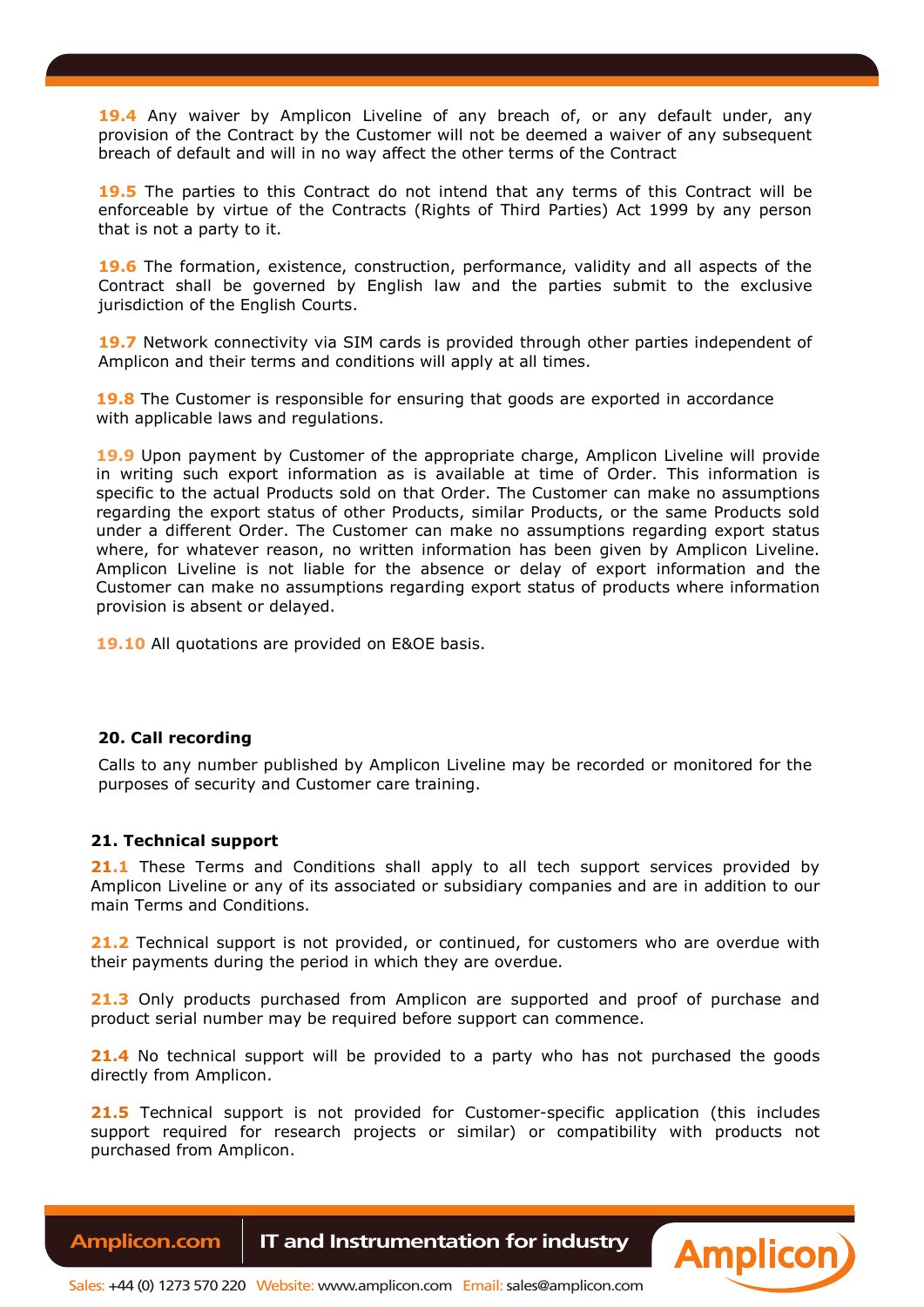**21.6** No technical support will be provided for allied or ancillary Goods not supplied by Amplicon.

**21.7** If the information a Customer needs is in the manual or other literature related to the product, in whatever format, the Customer will be referred to the relevant document.

21.8 Amplicon reserves the right to limit support and/or to terminate support at its discretion. In such cases, Amplicon will do its utmost to provide chargeable training or chargeable technical support as requested by the Customer.

**21.9** Online chat scripts are stored and maintained in confidence.

#### **22. Force majeure**

Amplicon Liveline reserves the right to defer the date of despatch from Amplicon or to cancel the Contract or reduce the volume of Goods ordered by the Customer (without liability to the Customer) if it is prevented from or delayed in the carrying out of its business due to circumstances beyond the reasonable control of Amplicon Liveline including, without limitation, acts of God, governmental actions, war or national emergency, acts of terrorism, protest, riot, civil commotion, fire, explosion, flood, epidemic, lock-outs, strikes or other labour disputes (whether or not relating to either party's workforce), or restraints or delays affecting carriers or inability or delay in obtaining supplies of adequate or suitable materials provided that, if the event in question continues for a continuous period in excess of 180 days, the Customer shall be entitled to give notice in writing to Amplicon Liveline to terminate the Contract.

# **IEI Shop Terms and Conditions**

**1.** All purchases are subject to a minimum order value of £50 to be made up exclusively from IEI Shop products.

**2.** Goods purchased from the IEI Shop are supplied with online chat and email technical support as standard. Telephone technical support is available at a nominal charge of 5p per minute from a BT landline.

**3.** IEI Web Shop goods are components for integration into the Customer's own systems and Amplicon accepts no responsibility for the compliance, conformance or performance of such systems.

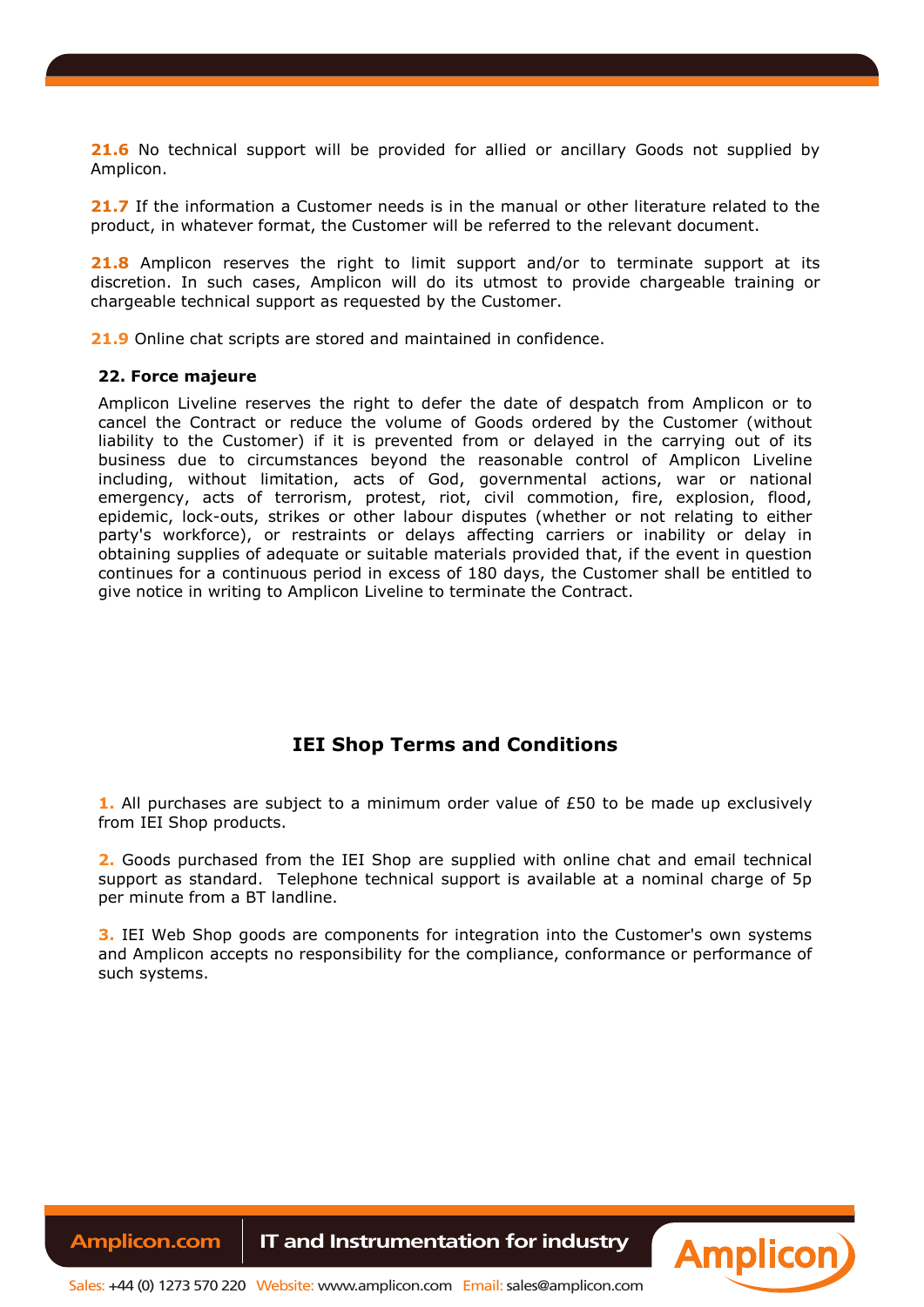# **Onsite Maintenance Terms and Conditions**

These Terms and Conditions shall apply to all maintenance services offered to be provided by Amplicon Liveline or any of its associated or subsidiary companies and are in addition to our main Terms and Conditions.

# **1. Maintenance services**

**(a)** The maintenance services (hereinafter called "the Services") to be provided by Amplicon Liveline or its authorised sub-Contractors shall comprise:

(i) response to service calls requested by authorised personnel of the Customer and

(ii) repair, replacement or credit (at the option of Amplicon Liveline) of defective parts of the Goods.

- **(b)**(i) Amplicon Liveline will respond to service calls received at their offices during opening hours. Any service which Amplicon Liveline agrees to provide at the Customer's request outside those hours will be charged at Amplicon Liveline's then current rate in force.
- **(b)**(ii) Amplicon Liveline will use its reasonable endeavours to provide the Services within estimated maximum response and fix times as agreed.

**(c)** If Amplicon Liveline personnel are called to the Goods site and in Amplicon Liveline's opinion there is no good reason for requesting such service then Amplicon Liveline reserves the right to make an extra charge at the appropriate rate for all time spent by Amplicon Liveline personnel as a result of that call and travelling to and from the Goods site and the provisions of this agreement shall apply to that sum as it would apply to the maintenance charge payable under this agreement.

**(d)** All parts or components which may have been removed from the Goods by Amplicon Liveline as well as all Goods test equipment or tools which may be used in the performance by Amplicon Liveline of the Services under this agreement shall belong to Amplicon Liveline.

**(e)** Amplicon Liveline's duties under this agreement do not include:

(i) effecting checking or repairing electrical work external to the Goods;

(ii) providing accessories supplies operating materials or consumables (e.g. ribbons, print wheels, paper, floppy disks etc);

(iii) painting or refurbishing the Goods or furnishing the material for painting or refurbishing;

(iv) maintenance of accessories attachments machines or similar devices;

 $(v)$  repairing or servicing necessitated as a result of accident misuse modification fault or negligence on the part of the Customer, its employees, agents, Contractors or third party's operator errors or by causes external to the Goods such as, but not limited to, failure or fluctuations of the electrical power or causes outside the control of Amplicon Liveline and other than normal usage;

(vi) relocating the Goods to a location other than the Goods site specified or relocating the Goods within the Goods site and any consequential work necessitated by any such relocation;

(viii) the saving, streaming, backing-up, conversion patching, editing, re-configuring or restoration of any data, program or operating system from any form of fixed or removable media or other storage device for whatever reason necessitated.

# **2. Access to goods**

The Customer shall allow Amplicon Liveline personnel to have full, free and uninterrupted access to the Goods at all reasonable times in order to carry out the Services.

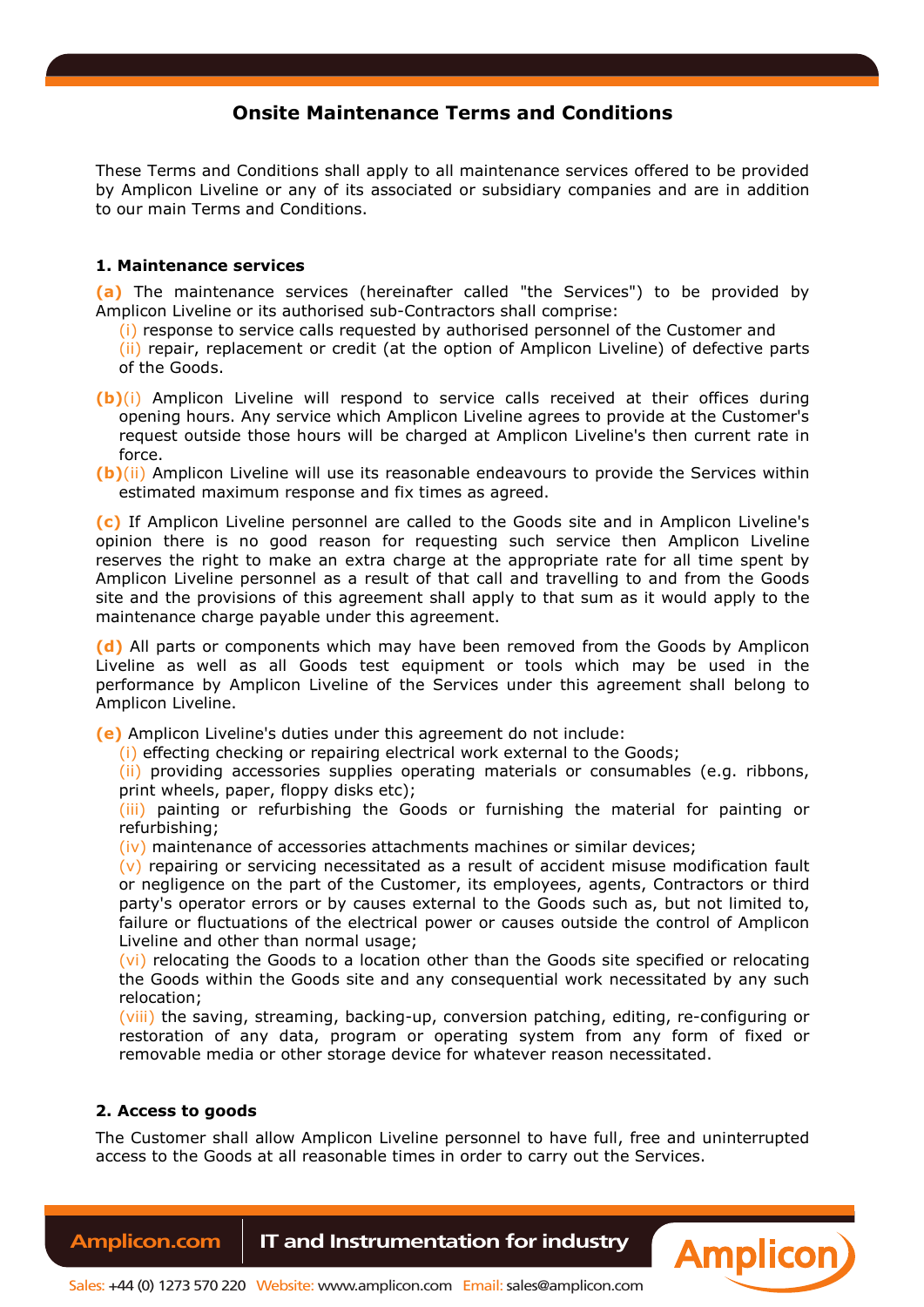# **3. Adequate facilities**

During the period of this agreement the Customer shall provide, at its own expense for the use of Amplicon Liveline personnel, adequate working space within a reasonable distance of the Goods and shall make available at the premises, at its own expense, such ventilation, light, telephone and power supplies as Amplicon Liveline may reasonably require to perform the Services.

### **4. Security & integrity**

The Customer shall be solely responsible for the security, integrity and reliability of all programs and other information, confidential, sensitive or otherwise, at the Goods site prior to, during, and after such time as Amplicon Liveline employees, agents or sub-Contractors are present at the Goods site. It is a further condition that the Customer ensures that all the programs, applications and operating environments are of a release version or level which is compatible with the current level of hardware and are licensed for use by the Customer.

#### **5. Condition of goods**

If the Customer already owns the Goods before the commencement of the onsite maintenance warranty, the Goods shall be in good operational condition as at the date of commencement of the warranty.

# **6. Peripherals**

This agreement will not include the replacement, repair or rectification of any user replaceable items or any of the following parts of that equipment: drums, developer units, toner dispensers, cartridges or containers fuser assemblies, corona wire or assemblies, paper transport mechanism including sprocket spring feed, platens rollers, friction devices, print heads, ink jets or other mechanical imprinting heads, paper or sheet feeding mechanisms or trays any options not specified, output collecting trays or mechanisms or any font cartridges or emulation cartridges connected to the Goods subsequent to their manufacturer or any damage caused to the electric circuitry of the Goods caused by the connection of any such peripherals to the said Goods or by the connection to the Goods of any peripheral not manufactured by the manufacturer of the original Goods themselves.

#### **7. Customer obligations**

The Customer shall:

**(a)** Utilise the Goods correctly in accordance with operating manuals and instructions and with such operating supplies and consumables as are in accordance with the manufacturers' or suppliers' requirements and promptly and regularly carry out all maintenance routines (if any) as are set out or referred to therein.

**(b)** Not allow any other person, firm or company other than Amplicon Liveline personnel or their sub-Contractors to adjust repair alter or upgrade or maintain the Goods except for the usual operators' maintenance routines (if any) as specified in the foregoing sub-clause other than the addition of plug in-cards installed as per manufacturers' instructions.

**(c)** Notify Amplicon Liveline immediately if the Goods develop an operating fault. If the Customer fails to do so, Amplicon Liveline's liability under this agreement shall be limited to such remedial work as would have been required had the fault been reported when it first arose and the Customer shall be liable for any additional Services which are necessitated as a result of its delay in reporting.

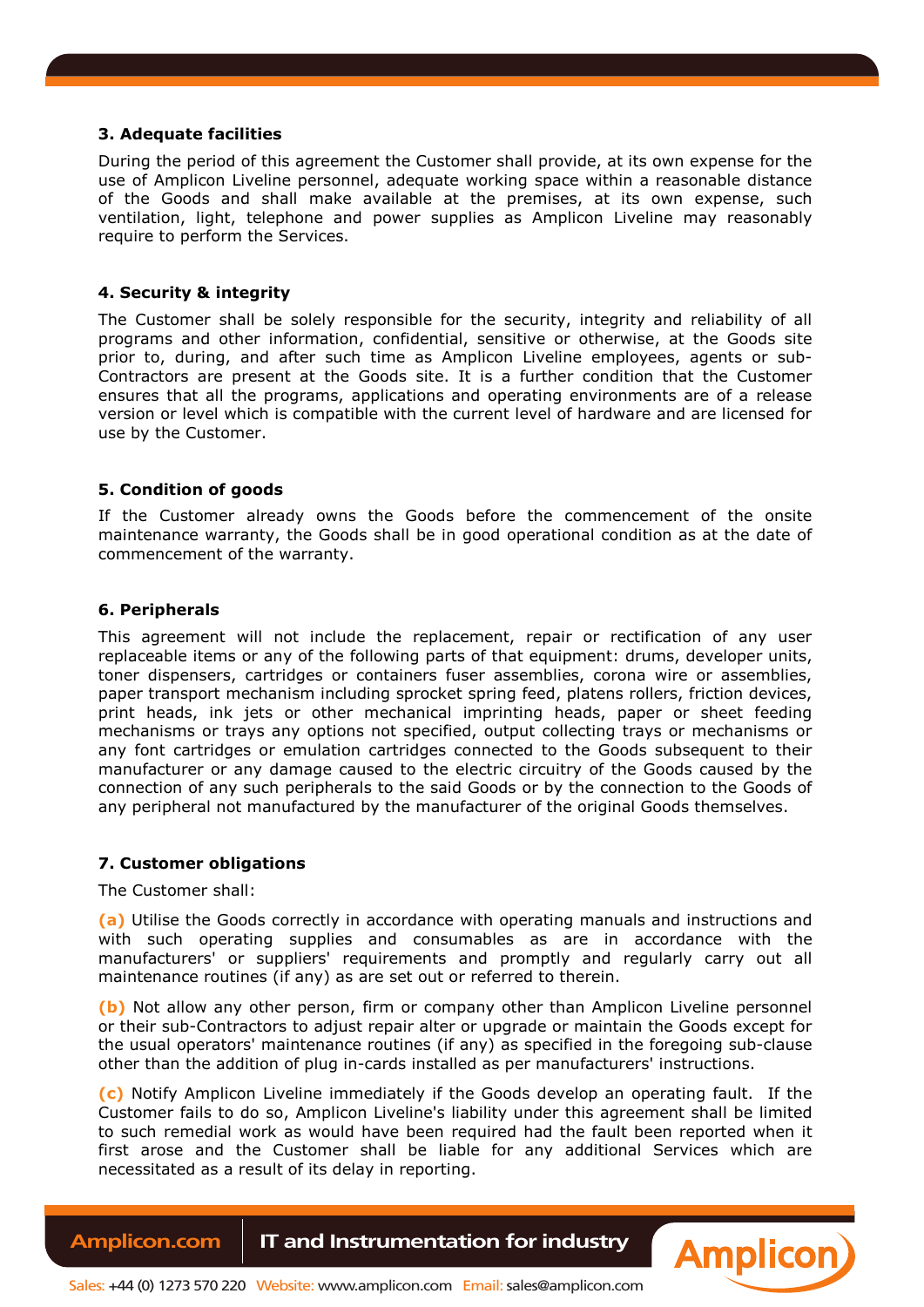**(d)** Upon request, return the Goods to Amplicon Liveline for repair or other processing in accordance with the latter's standard Terms and Conditions.

### **8. Insurance**

**(a)** All risks of loss of or damage to the Goods which had been removed from the Goods site by Amplicon Liveline shall be borne by Amplicon Liveline during its period of absence from the Goods site.

# **9. Termination**

**(a)** Amplicon Liveline may, by giving thirty (30) days' notice in writing to the Customer, terminate this agreement (without prejudice to its right to recover any sum due from the Customer) if either:

(i) any payment by the Customer shall be more than thirty (30) days in arrears or

(ii) the Customer shall commit any other breach of this agreement and shall not remedy the same within thirty (30) days of a written notice given by Amplicon Liveline to the Customer requesting such remedial action.

**(b)** Amplicon Liveline reserves the right to demand the return of any Goods that in its opinion are best repaired or otherwise processed on its premises.

# **10. Sub-contracts**

Amplicon Liveline shall be entitled to sub-Contract to a third party all or any part of their obligations to provide the services in respect of the Goods.

# **11. Liability**

**(a)** Amplicon Liveline shall indemnify the Customer for personal injury or death caused by the negligence of Amplicon Liveline or its employees acting in the course of their duties.

**(b)** Amplicon Liveline shall indemnify the Customer for direct damage to tangible property caused by the negligence or wilful acts of Amplicon Liveline or its employees in the provision of the Services or by the breach by Amplicon Liveline of its Contractual obligations arising under these terms and conditions.

**(c)** Except in respect of personal injury or death (for which no limit applies) the total liability of Amplicon Liveline shall not exceed £250,000 in respect of each event or series of connected events.

**(d)** In no event shall Amplicon Liveline be liable to the Customer for any damages resulting from loss of data or use, corruption of data, loss of profits or business or any indirect or consequential loss or damage.

**(e)** The Customer shall indemnify Amplicon Liveline in respect of any claim for loss, damage or injury to any person or property occasioned by or arising from the possession, operation, use or modification of the Goods.

# **12. Force majeure**

Any failure by Amplicon Liveline to perform the Services for any cause beyond the reasonable control of Amplicon Liveline shall not be deemed to be a breach of the provisions of this agreement by Amplicon Liveline.